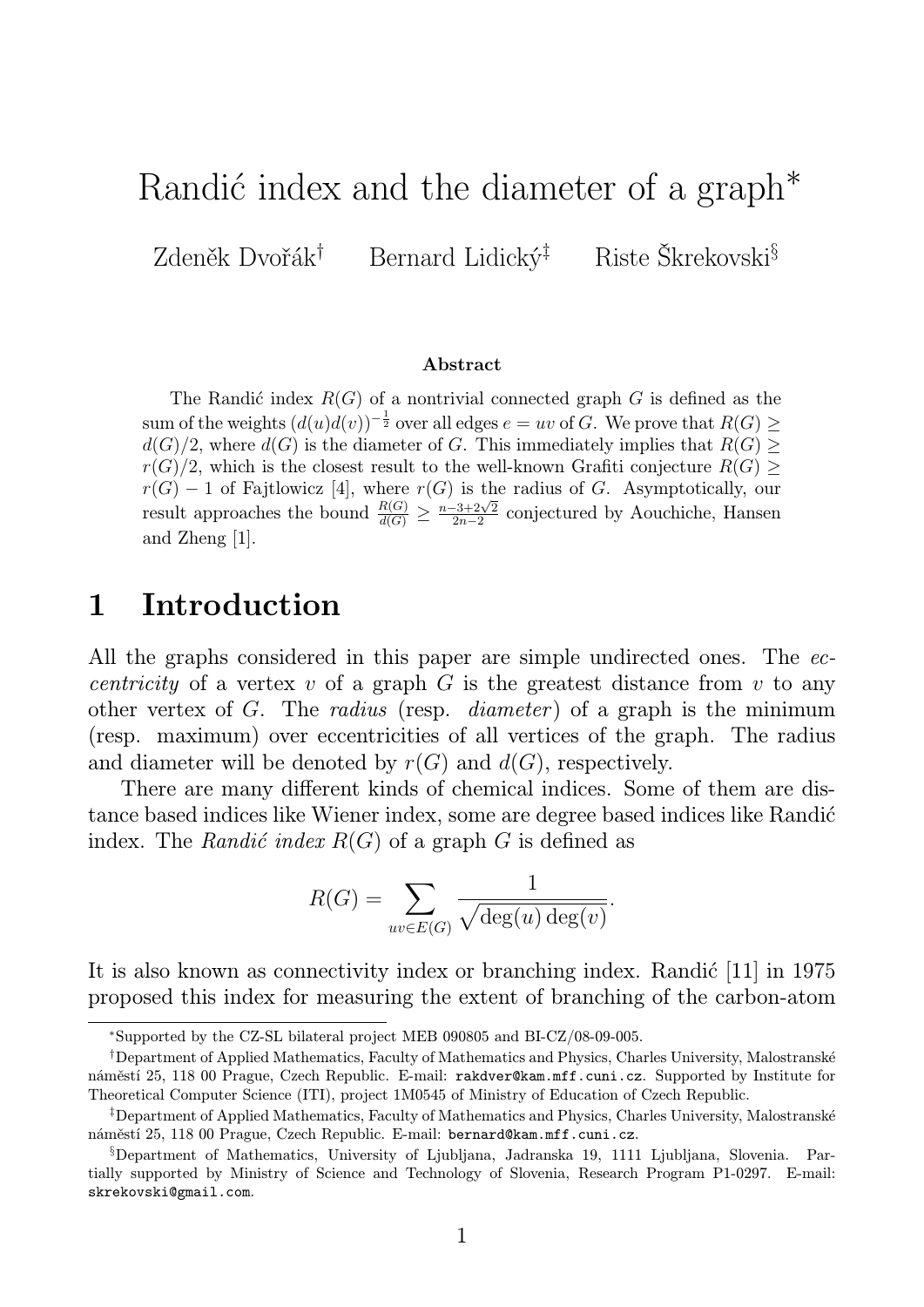skeleton of saturated hydrocarbons. There is also a good correlation between Randić index and several physicochemical properties of alkanes: boiling points, surface areas, energy levels, etc. In 1998 Bollobás and Erdös [2] generalized this index by replacing the square-root by power of any real number, which is called the *general Randić index*. For a comprehensive survey of its mathematical properties, see the book of Li and Gutman [7], or recent survey of Li and Shi [10]. See also the books of Kier and Hall [5, 6] for chemical properties of this index.

There are several conjectures linking Randić index to other graph parameters. Fajtlowicz [4] posed the following problem:

### Conjecture 1. For every connected graph G, it holds  $R(G) \geq r(G) - 1$ .

Caporossi and Hansen [3] showed that  $R(T) \ge r(T) + \sqrt{2} - 3/2$  for all trees T. Liu and Gutman [9] verified the conjecture for unicyclic graphs, bicyclic graphs and chemical graphs with cyclomatic number  $c(G) \leq 5$ . You and Liu [12] proved that the conjecture is true for biregular graphs, tricyclic graphs and connected graphs of order  $n \leq 10$ .

Regarding the diameter, Aouchiche, Hansen and Zheng [1] conjectured the following:

**Conjecture 2.** Any connected graph G of order  $n \geq 3$  satisfies

$$
R(G) - d(G) \ge \sqrt{2} - \frac{n+1}{2} \quad \text{and} \quad \frac{R(G)}{d(G)} \ge \frac{n-3+2\sqrt{2}}{2n-2},
$$

with equalities if and only if G is a path on n vertices.

Li and Shi [8] proved the first inequality for graphs of minimum degree at least 5. They also proved the second inequality for graphs on  $n \geq 15$  vertices with minimum degree at least  $n/5$ .

The Randic index turns out to be quite difficult parameter to work with. Also, Conjecture 1 is quite weak for graphs with small radius; for instance,  $R(K_{1,n}) = \sqrt{n}$ , while  $r(K_{1,n}) = 1$  for all n. Instead, we work with a different parameter  $R'(G)$  defined by

$$
R'(G) = \sum_{uv \in E(G)} \frac{1}{\max(\deg(u), \deg(v))}.
$$

Note that  $R(G) \ge R'(G)$  for every graph G, with the equality achieved only if every connected component of G is regular. The main result of this paper is the following:

**Theorem 3.** For any connected graph  $G$ ,  $R'(G) \geq d(G)/2$ .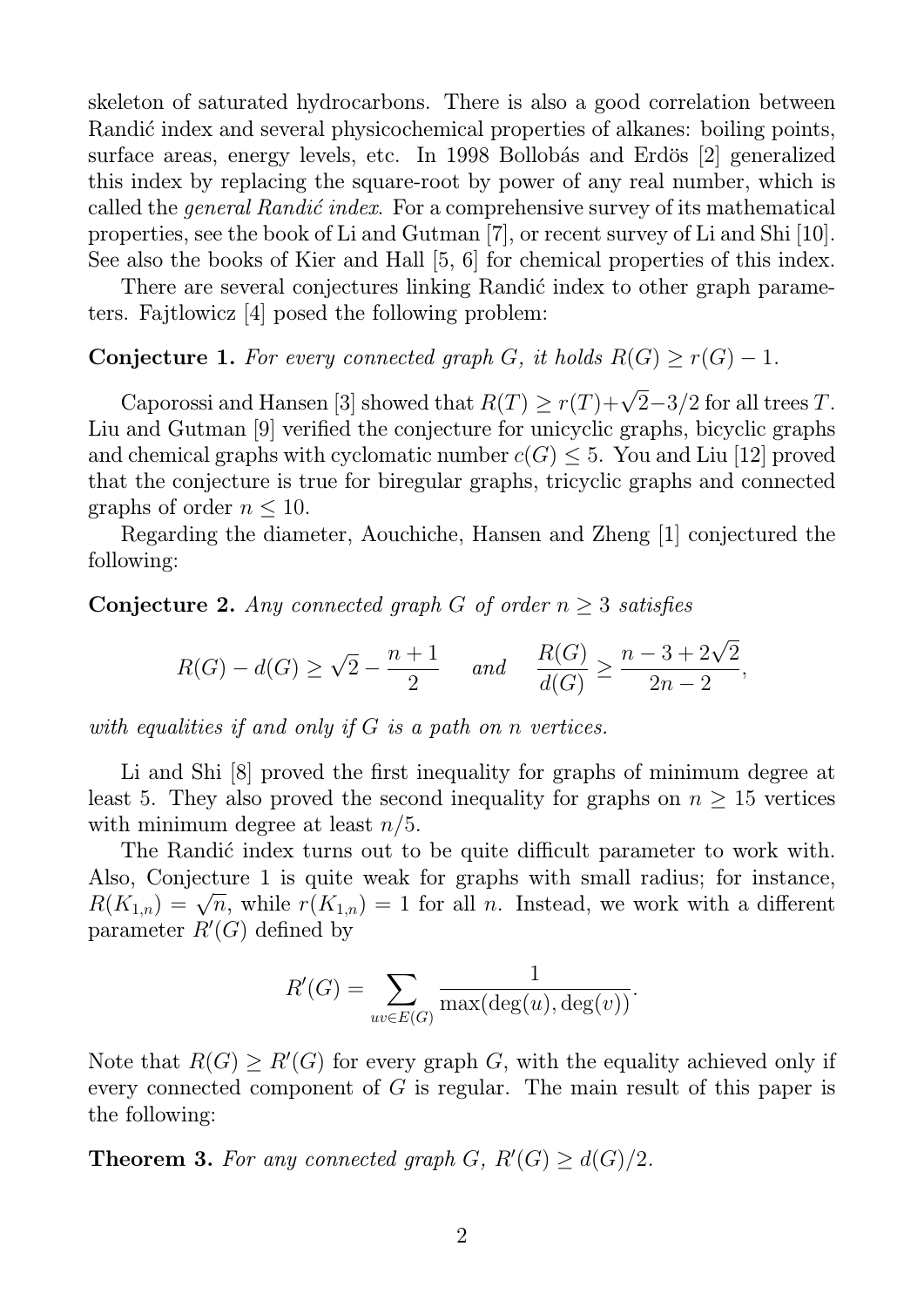Since  $R(G) \ge R'(G)$  and  $d(G) \ge r(G)$ , by our theorem, we immediately obtain that  $R(G) > r(G)/2$ . This result supports Conjecture 1. Our result solves asymptotically the second claim of Conjecture 2. Let us remark that the bound of Theorem 3 is sharp, with the equality achieved for example by paths of length at least two. Since Conjecture 2 is also tight for paths, in order to prove Conjecture 2 using our technique, it would be necessary to consider the gap  $R(G) - R'(G)$ .

## 2 Proof of the main theorem

We prove the theorem by contradiction. In the rest of the paper, assume that G is a connected graph such that  $R'(G) < d(G)/2$  and G has the smallest number of edges among the graphs with this property, i.e.,  $R'(H) \geq d(H)/2$  for every connected graph H with  $|E(H)| < |E(G)|$ . Let  $n = |V(G)|$ . For an edge uv, a weight of uv is  $\frac{1}{\max(\deg(u), \deg(v))}$ .

If  $d(G) = 0$ , then  $G = K_1$  and  $R'(G) = 0 = d(G)/2$ . If  $1 \le d(G) \le 2$ , then G has at least one edge; observe that the sum of the weights of the edges incident with the vertex of G of maximum degree is one, thus  $R'(G) \geq 1 \geq d(G)/2$ . Therefore,  $d(G) \geq 3$ .

For two vertices x and y of a graph H, let  $d_H(x, y)$  denote the distance between x and y in  $H$ .

**Lemma 4.** If v is a cut-vertex in G, then all components of  $G - v$  except for one consist of a single vertex.

*Proof.* Assume for a contradiction that  $G - v$  has two components with more than one vertex. Then, there exist induced subgraphs  $G_1, G_2 \subseteq G$  such that  $G_1 \cup G_2 = G$ ,  $V(G_1) \cap V(G_2) = \{v\}$  and  $G_i - v$  has a component with more than one vertex, for  $i \in \{1, 2\}$ .

For  $i \in \{1,2\}$ , let  $G_i'$  be the graph obtained from  $G_i$  by adding  $\deg_{G_{3-i}}(v)$ pendant vertices adjacent to v and let  $v_i$  be one of these new vertices. Observe that  $R'(G_1')+R'(G_2')=R'(G)+1$ . Furthermore, consider any two vertices  $x, y \in$  $V(G)$ . If  $x, y \in V(G_1)$ , then  $d_G(x, y) = d_{G'_1}(x, y) \leq d(G'_1) \leq d(G'_1) + d(G'_2) - 2$ . By symmetry, if  $x, y \in V(G_2)$ , then  $d_G(x, y) \leq d(G'_1) + d(G'_2) - 2$ . Finally, if say  $x \in V(G_1)$  and  $y \in V(G_2)$ , then  $d_G(x, y) = d_{G_1}(x, v) + d_{G_2}(y, v) = d_{G'_1}(x, v_1) - d_{G'_2}(y, v)$  $1+d_{G'_2}(y,v_2)-1 \leq d(G'_1)+d(G'_2)-2.$  We conclude that  $d(G) \leq d(G'_1)+d(G'_2)-2.$ 

Since both  $G'_1$  and  $G'_2$  have fewer edges than  $G$ , the minimality of  $G$  implies that

$$
R'(G) = R'(G'_1) + R'(G'_2) - 1 \ge \frac{d(G'_1)}{2} + \frac{d(G'_2)}{2} - 1 \ge \frac{d(G)}{2},
$$

which contradicts the assumption that  $G$  is a counterexample to Theorem 3.  $\mathbb{R}^n$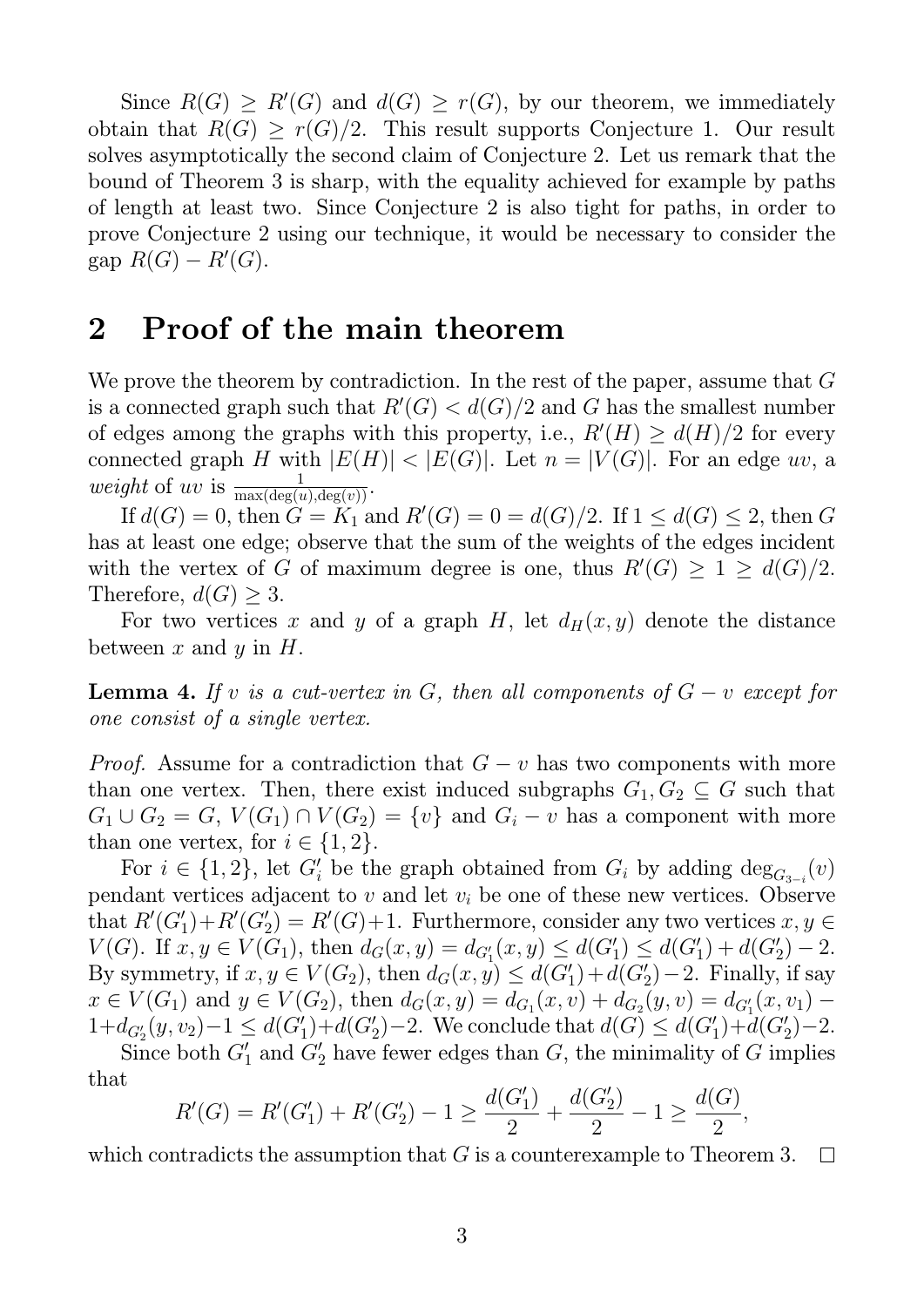A vertex  $v$  is *locally minimal* if its degree is smaller or equal to the degrees of its neighbors.

**Lemma 5.** Let  $v \in V(G)$  be a locally minimal vertex. Then  $deg(v) = 1$ , the neighbor of v has degree at least three and  $d(G - v) = d(G) - 1$ .

*Proof.* Suppose first that  $deg(v) > 1$ . Let w be a neighbor of v and k the number of neigbors of w distinct from v whose degree is smaller than  $deg(w)$ . Note that  $k \leq deg(w) - 1$ . We have

$$
R'(G - vw) = R'(G) - \frac{1}{\deg(w)} + k \left( \frac{1}{\deg(w) - 1} - \frac{1}{\deg(w)} \right)
$$
  
=  $R'(G) - \frac{1}{\deg(w)} + \frac{k}{\deg(w)(\deg(w) - 1)}$   
 $\leq R'(G).$ 

Since v is locally minimal, every neighbor of v has degree at least  $deg(v) \geq 2$ , thus by Lemma 4, v is not a cut-vertex. It follows that  $G - vw$  is connected, hence  $d(G - vw) \geq d(G)$ . By the minimality of G, we obtain  $R'(G) \geq R'(G$  $vw) \geq d(G - vw)/2 \geq d(G)/2$ , which is a contradiction.

Let us now consider the case that  $deg(v) = 1$ . Then  $d(G - v)/2 \le R'(G - v)/2$  $(v) \le R'(G) < d(G)/2$ , and thus  $d(G-v) < d(G)$ . Removing the pendant vertex v cannot decrease the diameter by more than one, thus  $d(G - v) = d(G) - 1$ . Since  $d(G) \geq 3$ , the neighbor w of v has degree at least two, and if  $deg(w) = 2$ , then v is the only neighbor of w of degree smaller than  $deg(w)$ . It follows that if deg(w) = 2, then  $R'(G - v) = R'(G) - 1/2$ . We conclude that  $R'(G) =$  $R'(G - v) + 1/2 \ge d(G - v)/2 + 1/2 = d(G)/2$ , which is a contradiction. This implies that deg $(w) \geq 3$ .

Let L be the set of vertices of G of degree one. Note that a vertex of G of the smallest degree is locally minimal, thus by Lemma 5,  $L \neq \emptyset$ .

**Lemma 6.** If the distance between two vertices u and v in G is  $d(G)$ , then  $L \subseteq \{u, v\}.$ 

*Proof.* Suppose that there exists a vertex  $w \in L \setminus \{u, v\}$ . Then w is locally minimal and  $d(G - w) = d(G)$  contradicting Lemma 5 minimal and  $d(G - w) = d(G)$ , contradicting Lemma 5.

Lemma 6 implies that  $|L| \leq 2$ . Lemma 5 shows that all vertices of degree  $d > 1$  are incident with an edge whose weight is  $1/d$ ; thus, if many vertices have small degree, then these edges contribute a lot to  $R'(G)$ . On the other hand, if many vertices have large degree, then G has many edges and  $R'(G)$  is large. Let us now formalize this intuition.

**Lemma 7.**  $d(G) > \sqrt{8(n-3)} - 1$ , and thus  $n \le \left| \frac{d^2(G) + 2d(G)}{8} \right|$ 8  $+3.$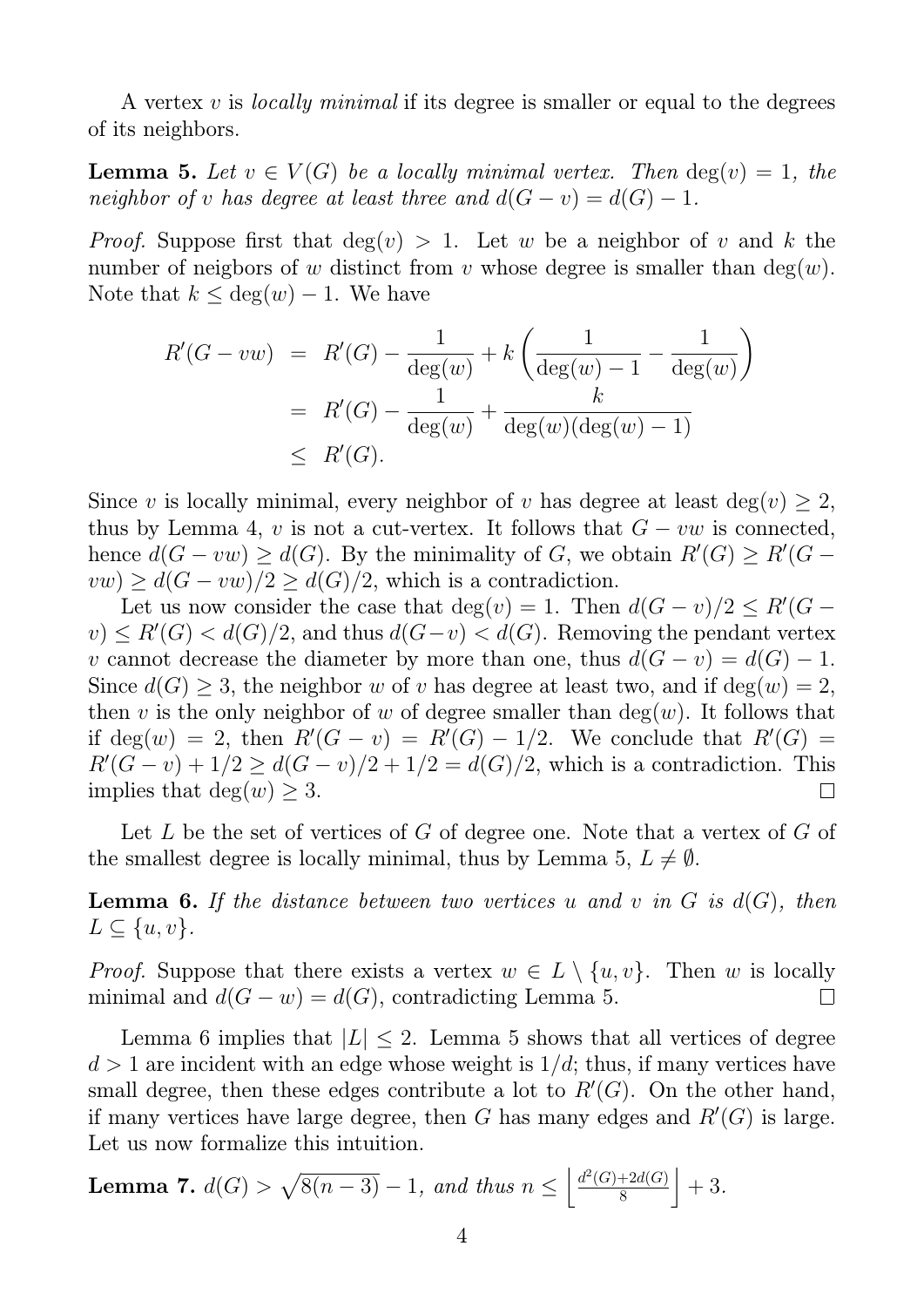*Proof.* Let  $d_1 \geq d_2 \geq \ldots \geq d_n$  be the degree sequence of G. For  $1 \leq i \leq n$ , let  $v_i$  be the vertex of G of degree  $d_i$ . For each  $i \geq 1$ , the sum of the weights of the edges incident with  $v_i$ , but not incident with  $v_j$  for any  $j < i$ , is at least  $1-(i-1)/d_i$ . We conclude that the edges incident with the vertices  $v_1, v_2, \ldots,$  $v_t$  contribute at least  $t - \sum_{i=1}^t \frac{i-1}{d_i}$  $\frac{-1}{d_i} \geq t - \frac{t(t-1)}{2d_t}$  $\frac{t-1}{2d_t}$  to  $R'(G)$ . Let  $t_0$  be the largest integer such that  $d_{t_0} \ge t_0 - 1$ ; thus, for each  $i > t_0$ ,  $d_i \le d_{t_0+1} < (t_0+1)-1 = t_0$ . Then the sum of the weights of the edges incident with the vertices  $v_1, v_2, \ldots$ ,  $v_{t_0}$  is at least  $t_0 - \frac{t_0(t_0-1)}{2(t_0-1)} = \frac{t_0}{2}$  $rac{t_0}{2}$ .

By Lemma 5, any vertex  $v \notin L$  has a neighbor  $s(v)$  with strictly smaller degree. Let  $X = \{v_i s(v_i) | i \ge t_0 + 1, v_i \notin L\}$ . Note that the edges in X are pairwise distinct, thus  $|X| \geq n-t_0-2$ . None of the edges in X is incident with the vertices  $v_1, \ldots, v_{t_0}$ , hence each of them has weight at least  $\frac{1}{t_0-1}$ , and

$$
R'(G) \geq \frac{t_0}{2} + \frac{n - t_0 - 2}{t_0 - 1}
$$
  
= 
$$
\frac{t_0 - 1}{2} + \frac{n - 3}{t_0 - 1} - \frac{1}{2}
$$
  

$$
\geq \sqrt{2(n - 3)} - \frac{1}{2},
$$

where the last inequality holds since  $x + y \ge 2\sqrt{xy}$  for all  $x, y \ge 0$ . As G is a counterexample to Theorem 3,  $d(G) > 2R'(G) \geq \sqrt{8(n-3)} - 1$ . This is equivalent to  $d^2(G) + 2d(G) + 1 > 8(n-3)$ . Since both sides of this inequality are integers,  $d^2(G) + 2d(G) \geq 8(n-3)$ , and thus

$$
n \le \left\lfloor \frac{d^2(G) + 2d(G)}{8} \right\rfloor + 3.
$$

 $\Box$ 

Let w be a neigbor of a vertex of degree one. By Lemma 5, w has degree at least three, and since  $d(G) \geq 3$ , at least one vertex of G is not adjacent to w. We conclude that  $n \geq 5$ , and by Lemma 7,  $d(G) > 3$ . Lemma 5 also implies that the vertices of  $G$  of small degree must be close to  $L$ :

**Lemma 8.** If the distance of a vertex v from L is at least  $k > 0$ , then  $\deg(v) \geq$  $k+2$ .

Proof. By Lemma 5, each vertex not in L has a neighbor of strictly smaller degree, thus there exists a path  $P$  from  $v$  to  $L$  such that the degrees on  $P$  are decreasing. Also, the vertex in  $P$  that has a neighbor in  $L$  has degree at least three. Since P has length at least k, we have deg(v)  $\geq 3+\ell(P)-1 \geq k+2$ .  $\Box$ 

Choose a vertex  $v_0 \in L$ , and for each integer i, let  $L_i$  be the set of vertices of G at the distance i from  $v_0$ , as illustrated in Figure 1. Let  $\delta_i$  be the minimum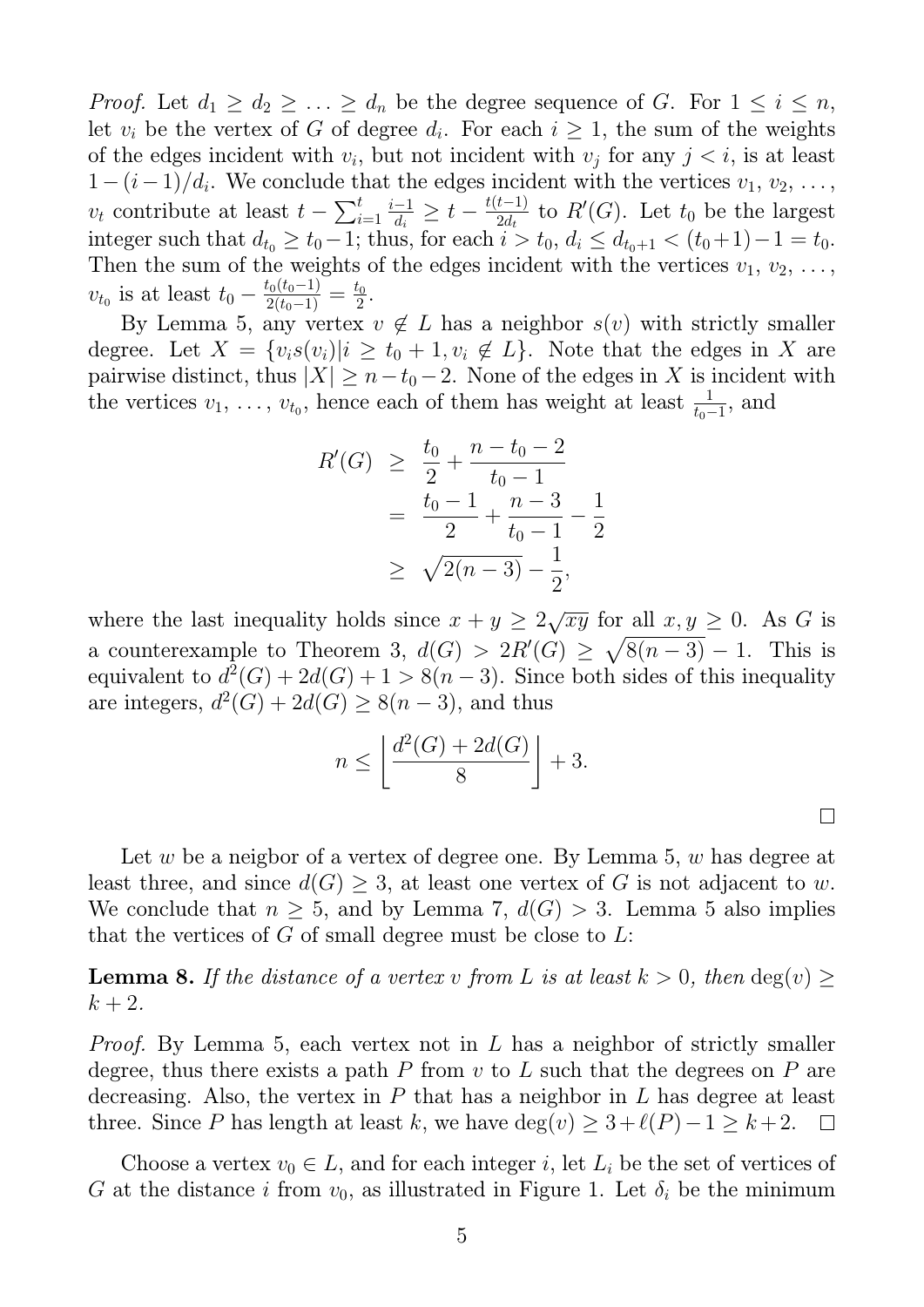

Figure 1: A graph G with vertices partitioned into layers  $L_0, L_1, \ldots, L_d$ .

and  $\Delta_i$  the maximum degree of a vertex in  $L_i$ , and let  $n_i = |L_i|$ . Observe that  $n_0 = n_1 = 1, n_{d(G)} \geq 1$  and  $n = \sum_{i=0}^{d(G)} n_i$ . Furthermore, by Lemma 6, if  $|L| > 1$ then  $n_{d(G)} = 1$  and  $L = L_0 \cup L_{d(G)}$ .

For an integer i, let  $\bar{i} = \min(i, d(G) - i)$ . Note that the distance between L and  $L_i$  is at least  $\overline{i}$ . By Lemma 8, we have  $\Delta_i \ge \delta_i \ge \overline{i}+2$  for  $1 \le i \le d(G)-1$ . Also, since all neighbors of a vertex in  $L_i$  belong to  $L_{i-1} \cup L_i \cup L_{i+1}$ , it follows that  $\Delta_i \leq n_{i-1} + n_i + n_{i+1} - 1$ , and thus  $n_{i-1} + n_i + n_{i+1} \geq \overline{i} + 3$ .

By Lemma 4,  $n_i \geq 2$  for  $2 \leq i \leq d(G)-2$ , and thus  $n \geq 2d(G)-2$ . Together with Lemma 7, we obtain

$$
2d(G) - 2 \le n \le \frac{d^2(G) + 2d(G)}{8} + 3,
$$

which implies  $d(G) \leq 4$  or  $d(G) \geq 10$ . If  $d(G) = 4$ , then  $n_1 + n_2 + n_3 \geq \overline{2} + 3 = 5$ , and thus  $n \geq 7 > \frac{d^2(G) + 2d(G)}{8} + 3$ . This contradicts Lemma 7, hence  $d(G) \geq 10$ .

Let us now derive some formulas dealing with  $\overline{i}$  that we later use to estimate the sizes of the layers  $L_i$ .

Lemma 9. The following holds:

(a)

$$
\sum_{i=0}^{d(G)} \overline{i} \ge \frac{d^2(G) - 1}{4}.
$$

(b)

$$
\sum_{i=0}^{d(G)} \bar{i}^2 \ge \frac{d^3(G) - d(G)}{12}.
$$

*Proof.* We use the well-known formulas  $\sum_{i=0}^{k} i = \frac{k(k+1)}{2}$  $\frac{(k+1)}{2}$  and  $\sum_{i=0}^{k} i^2 = \frac{k(k+1)(2k+1)}{6}$  $\frac{1}{6}$ . If  $d(G)$  is odd, then

$$
\sum_{i=0}^{d(G)} \overline{i} = 2 \sum_{i=0}^{(d(G)-1)/2} i = \frac{d^2(G)-1}{4}
$$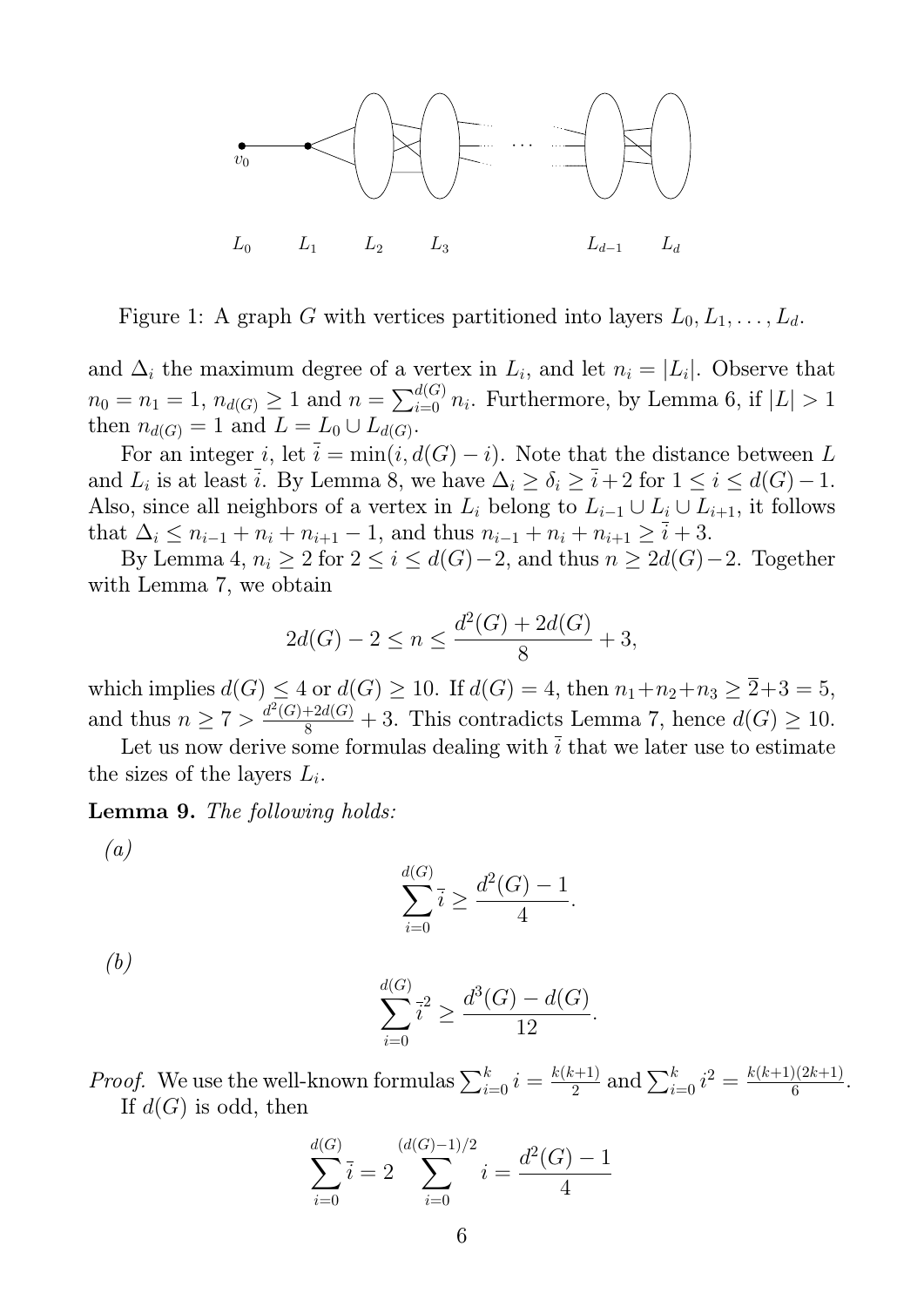and

$$
\sum_{i=0}^{d(G)} \overline{i}^2 = 2 \sum_{i=0}^{(d(G)-1)/2} i^2 = \frac{d^3(G) - d(G)}{12}.
$$

If  $d(G)$  is even, then

$$
\sum_{i=0}^{d(G)} \overline{i} = \frac{d(G)}{2} + 2\sum_{i=0}^{d(G)/2 - 1} i = \frac{d^2(G)}{4} > \frac{d^2(G) - 1}{4}
$$

and

$$
\sum_{i=0}^{d(G)} \overline{i}^2 = \frac{d^2(G)}{4} + 2\sum_{i=0}^{d(G)/2-1} i^2 = \frac{d^3(G) + 2d(G)}{12} > \frac{d^3(G) - d(G)}{12}.
$$

Let  $R_i$  be the sum of the weights of the edges induced by  $L_i$  plus half of the weights of the edges joining vertices of  $L_i$  with vertices of  $L_{i-1}$  and  $L_{i+1}$ . Observe that  $R'(G) = \sum_{i \geq 0} R_i$ . Also, the weight of each edge incident with a vertex of  $L_i$ is at least  $\frac{1}{\max(\Delta_{i-1}, \Delta_i, \Delta_{i+1})}$ , thus  $R_i \geq \frac{n_i \delta_i}{2 \max(\Delta_{i-1}, \Delta_i)}$  $\frac{n_i o_i}{2 \max(\Delta_{i-1},\Delta_i,\Delta_{i+1})}$ . Let  $s_i=n_{i-1}+n_i+n_{i+1}$ and  $W_i = \frac{n_i(i+2)}{\max(s_{i-1}, s_i, s_i)}$  $\frac{n_i(i+2)}{\max(s_{i-1}, s_i, s_{i+1})-1}$ . Since  $\Delta_i \leq s_i-1$  and  $\delta_i \geq \overline{i}+2$  for  $1 \leq i \leq d(G)-1$ , we have  $R_i \geq W_i/2$  for  $2 \leq i \leq d(G) - 2$ . Note also that  $s_i \geq \delta_i + 1 \geq \overline{i} + 3$  for  $1 \leq i \leq d(G) - 1.$ 

We can now show that it suffices to consider graphs of small diameter.

**Lemma 10.** The diameter of  $G$  is at most 35.

*Proof.* Suppose that  $3 \leq i \leq d(G) - 3$ . Let

$$
X_i = \frac{s_i(\overline{i} + 1)}{\max(s_{i-2}, s_{i-1}, s_i, s_{i+1}, s_{i+2}) - 1}.
$$

Observe that  $W_{i-1} + W_i + W_{i+1} \ge X_i$ . Let

$$
M_i = s_{i-2} + s_{i-1} + 2s_i + s_{i+1} + s_{i+2} + \alpha X_i,
$$

where  $\alpha \geq 0$  is a constant to be chosen later. Let  $j \in \{i-2,\ldots,i+2\}$  be the index such that  $s_j = \max(s_{i-2}, s_{i-1}, s_i, s_{i+1}, s_{i+2})$ .

Recall that  $s_i \geq \overline{i} + 3$ , and thus  $s_{i-2}, s_{i+2} \geq \overline{i} + 1$  and  $s_{i-1}, s_{i+1} \geq \overline{i} + 2$ . If  $j = i$ , then  $\frac{s_i}{\max(s_{i-2}, s_{i-1}, s_i, s_{i+1}, s_{i+2})-1} > 1$ , and thus

$$
M_i > 6\bar{i} + 12 + \alpha(\bar{i} + 1) \ge (6 + \alpha)\bar{i} + 12 + \alpha.
$$
 (1)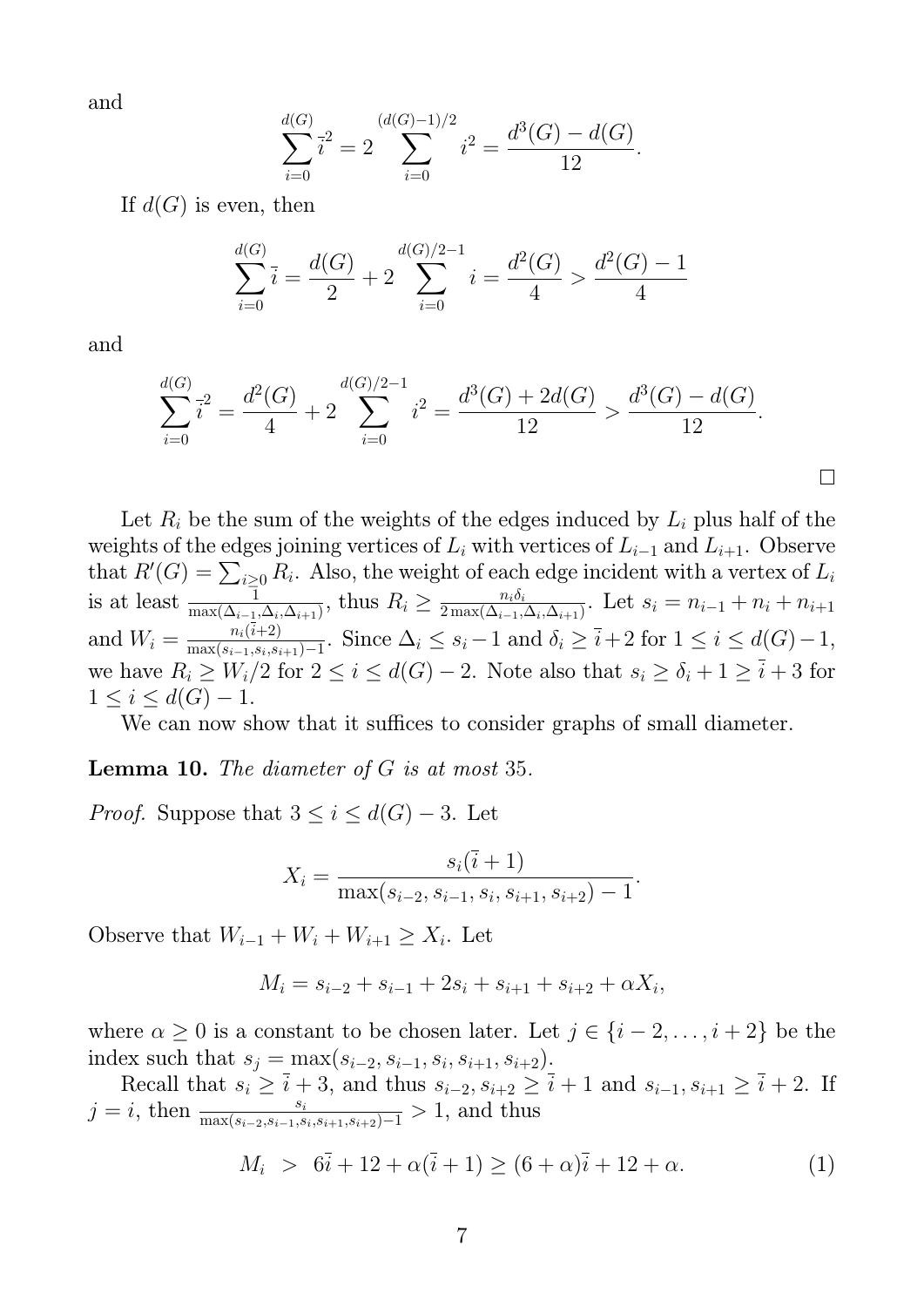On the other hand, if  $j \neq i$ , then

$$
M_i \geq 5\overline{i} + 11 + (s_j - 1) + \alpha \frac{(\overline{i} + 1)(\overline{i} + 3)}{s_j - 1}
$$
  
\n
$$
\geq 5\overline{i} + 11 + 2\sqrt{\alpha(\overline{i} + 1)(\overline{i} + 3)}
$$
  
\n
$$
> 5\overline{i} + 11 + 2\sqrt{\alpha}(\overline{i} + 1)
$$
  
\n
$$
= (5 + 2\sqrt{\alpha})\overline{i} + 11 + 2\sqrt{\alpha}.
$$
 (2)

The expression (2) is smaller or equal to (1), giving the lower bound for  $M_i$ .

For  $m \in \{0, 1, 2\}$ , let  $B_m$  be the set of integers between 3 and  $d(G) - 3$ (inclusive) whose remainder modulo 3 is  $m$ , and  $b_m = \max B_m$ . Let

$$
S = 4n_0 + 2n_1 + 2n_{d(G)-1} + 4n_{d(G)} + s_1 + s_2 + s_{d(G)-2} + s_{d(G)-1}.
$$

Notice that  $S \ge 30$ . On one hand, we have  $X_i \le W_{i-1} + W_i + W_{i+1} \le 2(R_{i-1} +$  $R_i + R_{i+1}$ , and thus

$$
\sum_{i \in B_m} M_i \leq s_{1+m} + s_{2+m} + s_{b_m+1} + s_{b_m+2} + 2 \sum_{i=3+m}^{b_m} s_i + 2\alpha \sum_{i=2+m}^{b_m+1} R_i
$$
\n
$$
\leq -S + 4n_0 + 2n_1 + 2n_{d(G)-1} + 4n_{d(G)} + 2 \sum_{i=1}^{d(G)-1} s_i + 2\alpha \sum_{i \geq 0} R_i
$$
\n
$$
= -S + 6n + 2\alpha R'(G)
$$
\n
$$
< -30 + 6n + \alpha d(G).
$$

On the other hand,

$$
\sum_{i \in B_m} M_i \geq \sum_{i \in B_m} \left( (5 + 2\sqrt{\alpha})\overline{i} + 11 + 2\sqrt{\alpha} \right)
$$
  
= 
$$
(11 + 2\sqrt{\alpha})|B_m| + (5 + 2\sqrt{\alpha}) \sum_{i \in B_m} \overline{i}.
$$

Summing the two inequalities above over the three choices of  $m$ , we obtain

$$
(11 + 2\sqrt{\alpha})(d(G) - 5) + (5 + 2\sqrt{\alpha})\sum_{i=3}^{d(G)-3} \overline{i} < 18n + 3\alpha d(G) - 90.
$$

Applying Lemma 9(a), we obtain  $\sum_{i=3}^{d(G)-3} \overline{i} \geq \frac{d^2(G)-25}{4}$  $\frac{f(-2)}{4}$ , and thus

$$
(11 + 2\sqrt{\alpha})(d(G) - 5) + (5 + 2\sqrt{\alpha})\frac{d^2(G) - 25}{4} < 18n + 3\alpha d(G) - 90
$$
  

$$
(5 + 2\sqrt{\alpha})d^2(G) + 4(11 + 2\sqrt{\alpha} - 3\alpha)d(G) < 72n + 90\sqrt{\alpha} - 15.
$$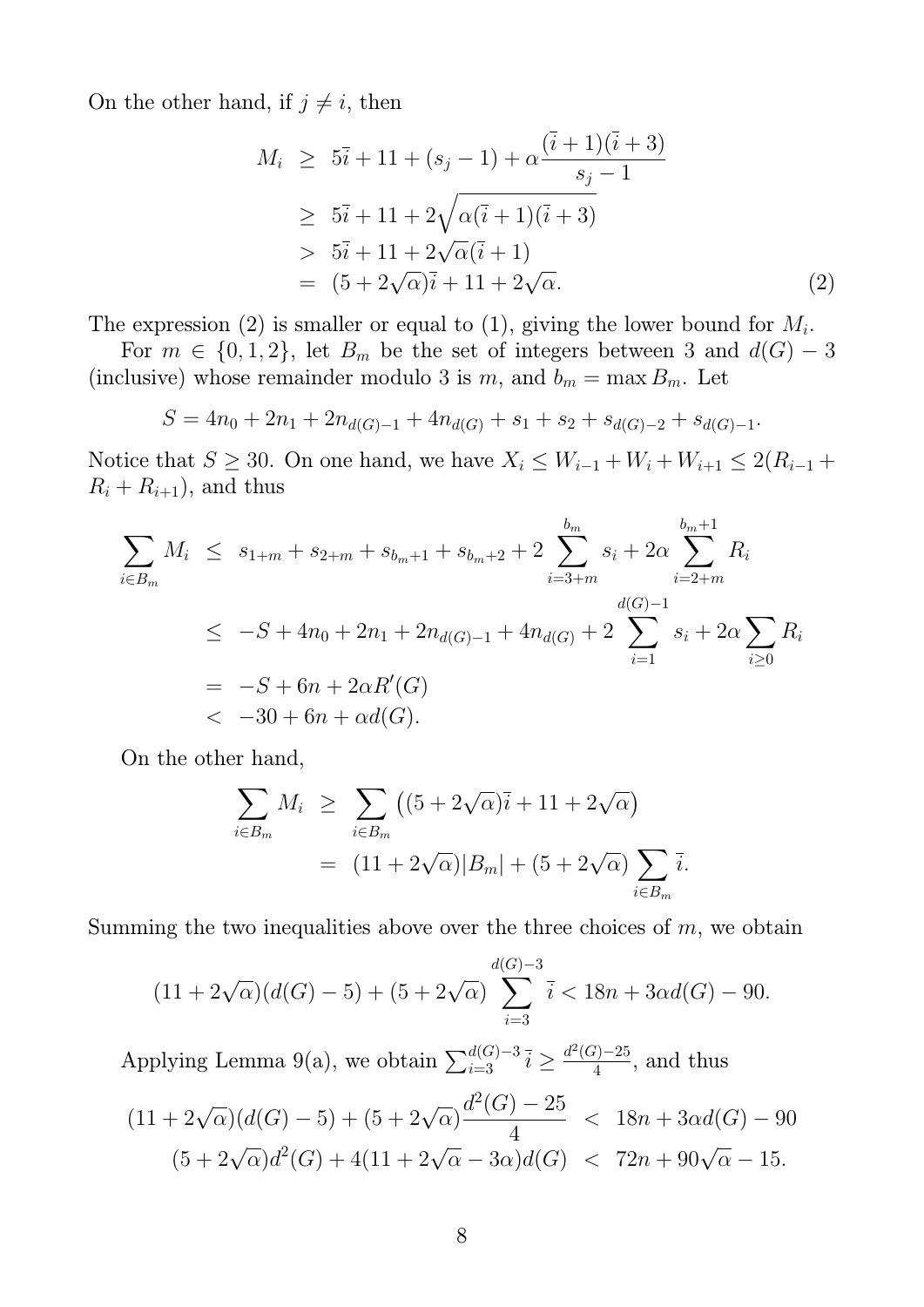By Lemma 7,  $n \leq \frac{d^2(G) + 2d(G)}{8} + 3$ , and thus

 $(5+2\sqrt{\alpha})d^2(G) + 4(11+2\sqrt{\alpha}-3\alpha)d(G) < 9(d^2(G)+2d(G)) + 90\sqrt{\alpha} + 201$  $(2\sqrt{\alpha} - 4)d^2(G) + (26 + 8\sqrt{\alpha} - 12\alpha)d(G) < 90\sqrt{\alpha} + 201.$ 

Setting  $\alpha = 10$ , this implies that  $d(G) < 35.5$ , and since  $d(G)$  is an integer, the claim of the lemma follows.  $\Box$ 

Lemma 8 gives a lower bound for the minimum degrees  $\delta_i$  in the layers  $L_i$ , which can in turn be used to bound the size of the layers and consequently the number of vertices of  $G$ . The lower bound on  $n$  obtained in this way is approximately  $d^2(G)/12$ , and thus it does not directly give a contradiction with Lemma 7. However, the following lemma shows that this lower bound on n can be increased if the maximum degree of  $G$  is large (let us note that  $\Delta(G) \geq \delta_{\lfloor d(G)/2 \rfloor} \geq \lfloor d(G)/2 \rfloor + 2$ . Together with Lemma 7, this can be used to bound  $\Delta(G)$ .

**Lemma 11.** The following holds:  $n \geq (\Delta(G) - \lfloor d(G)/2 \rfloor - 2) + \frac{d^2(G) + 12d(G) + 3}{12}$ .

*Proof.* Let j be an index such that a vertex of the degree  $\Delta(G)$  lies in  $L_j$ , and let B be the set of integers i such that  $1 \leq i \leq d(G) - 1$  and  $3|i - j$ . Let  $a = \min B - 1$  and  $b = \max B + 1$ . Observe that

$$
n = \sum_{i \in B} s_i + \sum_{i=0}^{a-1} n_i + \sum_{i=b+1}^{d(G)} n_i.
$$

For  $i \in B$ , we have that  $s_i \ge \delta_i + 1 \ge \overline{i} + 3$ . Furthermore, if  $j < d(G)$ , then  $s_j \geq \Delta(G) + 1 \geq (\bar{j} + 3) + (\Delta(G) - \lfloor d(G)/2 \rfloor - 2)$ , and if  $j = d(G)$ , then  $b = d(G) - 2$  and  $n_{d(G)-1} + n_{d(G)} \geq \Delta(G) + 1 > 2 + (\Delta(G) - \lfloor d(G)/2 \rfloor - 2).$ Also,  $\overline{i} \geq (\overline{i-1} + \overline{i+1})/3$ . Using Lemma 9(a), we conclude that

$$
n \geq \Delta(G) - \lfloor d(G)/2 \rfloor - 2 + \sum_{i=a}^{b} \left(\frac{\overline{i}}{3} + 1\right) + a + (d(G) - b)
$$
  
\n
$$
\geq \Delta(G) - \lfloor d(G)/2 \rfloor - 8/3 + \sum_{i=0}^{d(G)} \left(\frac{\overline{i}}{3} + 1\right)
$$
  
\n
$$
\geq \Delta(G) - \lfloor d(G)/2 \rfloor - 5/3 + d(G) + \frac{d^2(G) - 1}{12}
$$
  
\n
$$
= (\Delta(G) - \lfloor d(G)/2 \rfloor - 2) + \frac{d^2(G) + 12d(G) + 3}{12}.
$$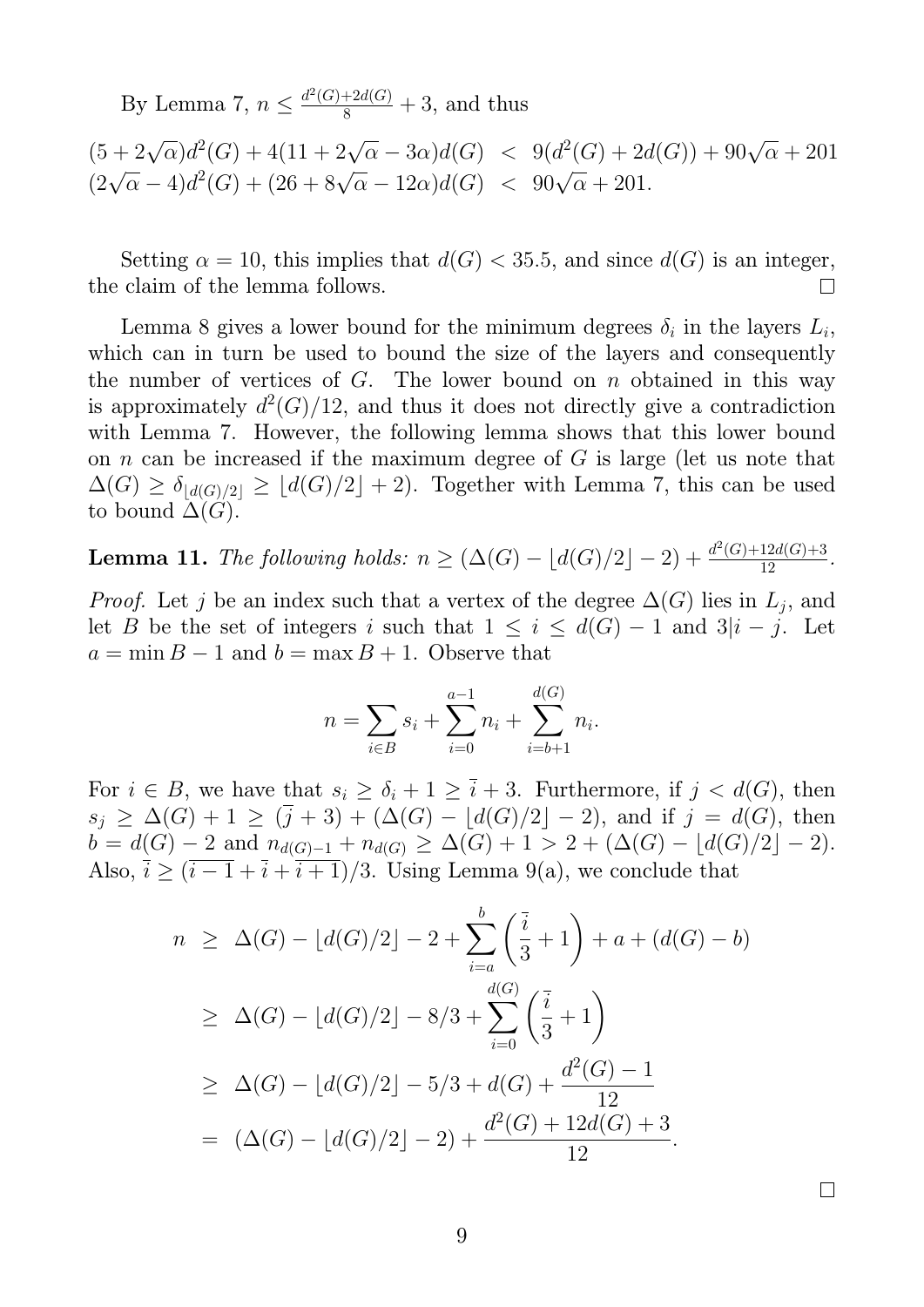Next, we show that the maximum degree of  $G$  is large. This, combined with the previous lemma, will give us a contradiction.

**Lemma 12.** Let  $k = \lceil d(G)/2 \rceil$ , and let  $d_1 \geq d_2 \geq \ldots \geq d_n$  be the degree sequence of G. Then  $\sum_{i=1}^{k} d_i \geq \frac{d^3(G)+12d^2(G)+35d(G)+288}{72}$ , and thus  $\Delta(G) \geq$  $\int d^3(G) + 12d^2(G) + 35d(G) + 288$ 72k m .

*Proof.* For  $1 \leq i \leq n$ , let  $v_i$  be the vertex of G of degree  $d_i$ . Let  $k_i$  be the number of neighbors of  $v_i$  in  $\{v_j | j > i\}$ . Note that  $\sum_{i=1}^n k_i = |E(G)| = \frac{1}{2}$  $\frac{1}{2} \sum_{i=1}^{n} d_i,$  $R'(G) = \sum_{i=1}^n$  $k_i$  $\frac{k_i}{d_i}$  and  $0 \leq k_i \leq d_i$ .

Let m be the index such that there exists a sequence  $x_1, x_2, \ldots, x_n$  satisfying

- $x_i = d_i$  for  $1 \leq i \leq m-1$ ,
- $0 \leq x_m \leq d_m$ ,
- $x_i = 0$  for  $m + 1 \leq i \leq n$ , and
- $\sum_{i=1}^n x_i = |E(G)|$ .

Since  $\frac{a}{b} + \frac{c}{d} \ge \frac{a+1}{b} + \frac{c-1}{d}$  when  $b \ge d$ , we conclude that

$$
\frac{d(G)}{2} > R'(G) = \sum_{i=1}^{n} \frac{k_i}{d_i} \ge \sum_{i=1}^{n} \frac{x_i}{d_i} \ge m - 1,
$$

i.e.,  $m \leq \lceil d(G)/2 \rceil$ . Furthermore,  $\sum_{i=1}^{m} d_i \geq 1 + \sum_{i=1}^{n} x_i = 1 + |E(G)|$ . Let  $t_i = n_{i-1}\delta_{i-1} + n_i\delta_i + n_{i+1}\delta_{i+1}$ . Note that

$$
t_i \ge n_{i-1}(\overline{i-1}+2) + n_i(\overline{i}+2) + n_{i+1}(\overline{i+1}+2) \ge s_i(\overline{i}+1)
$$

for  $2 \le i \le d(G) - 2$ . Also,  $t_2 \ge s_2(\overline{2} + 1) + n_2$  and  $t_{d(G)-2} \ge s_{d(G)-2}(\overline{d(G)-2} +$  $1) + n_{d(G)-2}$ . Using Lemma 9(b), we obtain

$$
6|E(G)| \geq 3\sum_{i=0}^{d(G)} n_i \delta_i
$$
  
=  $3\delta_0 n_0 + 3\delta_{d(G)} n_{d(G)} + 2\delta_1 n_1 + 2\delta_{d(G)-1} n_{d(G)-1} + \delta_2 n_2 +$   
 $+ \delta_{d(G)-2} n_{d(G)-2} + \sum_{i=2}^{d(G)-2} t_i$   
 $\geq 3(n_0 + n_{d(G)}) + 6(n_1 + n_{d(G)-1}) + 5(n_2 + n_{d(G)-2}) + \sum_{i=2}^{d(G)-2} s_i(\overline{i} + 1)$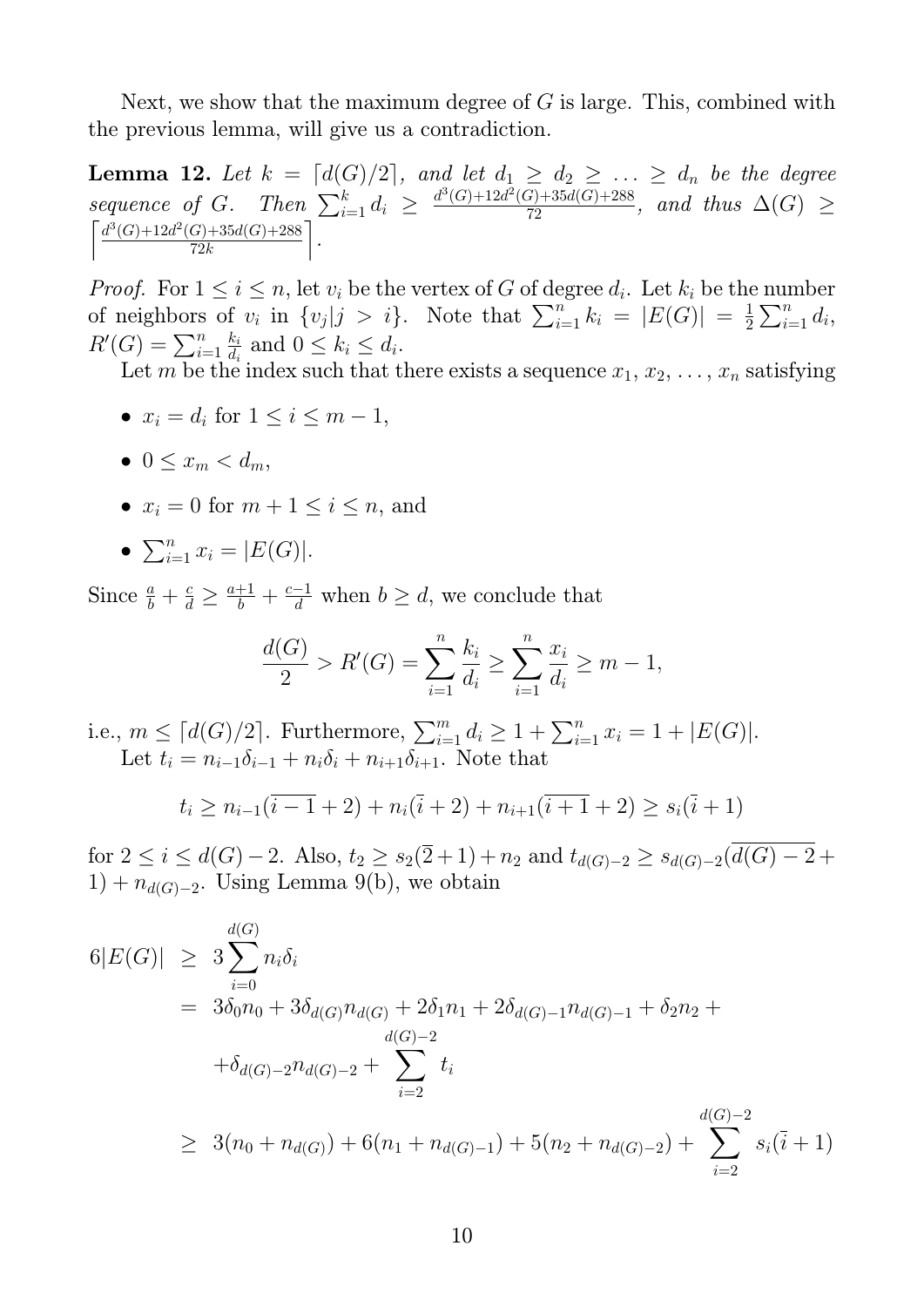| $G\,$ | $\overline{L}B_{d(G)}$ | $UB_{d(G)}$    | d(G) | $LB_{d(G)}$ | $UB_{d(G)}$ |
|-------|------------------------|----------------|------|-------------|-------------|
| 10    | 8                      | 6              | 23   | 23          | 19          |
| 11    | 8                      | $\overline{5}$ | 24   | 26          | 22          |
| 12    | 10                     | 7              | 25   | 26          | 23          |
| 13    | 10                     | 7              | 26   | 29          | 26          |
| 14    | 12                     | 9              | 27   | 30          | 27          |
| 15    | 12                     | 9              | 28   | 33          | 30          |
| 16    | 14                     | 11             | 29   | 34          | 31          |
| 17    | 15                     | 11             | 30   | 37          | 34          |
| 18    | 17                     | 13             | 31   | 38          | 35          |
| 19    | 17                     | 13             | 32   | 41          | 39          |
| 20    | 20                     | 16             | 33   | 42          | 41          |
| 21    | 20                     | 17             | 34   | 45          | 44          |
| 22    | 23                     | 19             | 35   | 46          | 45          |

Table 1: Values of the lower bound  $LB_{d(G)}$  and the upper bound  $UB_{d(G)}$  for  $\Delta(G)$  from proof of Theorem 3.

$$
\geq 38 + \sum_{i=2}^{d(G)-2} s_i(\overline{i} + 1)
$$
  
\n
$$
\geq 38 + \sum_{i=2}^{d(G)-2} (\overline{i} + 3)(\overline{i} + 1)
$$
  
\n
$$
\geq \frac{d^3(G) + 12d^2(G) + 35d(G) + 216}{12}.
$$

It follows that

$$
\sum_{i=1}^{m} d_i \ge \frac{d^3(G) + 12d^2(G) + 35d(G) + 288}{72}.
$$

Since  $k \geq m$ , the lemma holds.

We are now ready to finish the proof.

Proof of Theorem 3. By Lemma 10, the diameter of the minimal counterexample G is at most 35. Also, as we observed before,  $d(G) \ge 10$ . Lemmas 7 and 11 imply that

$$
\Delta(G) \le \lfloor d(G)/2 \rfloor + 5 + \left\lfloor \frac{d^2(G) + 2d(G)}{8} \right\rfloor - \left\lceil \frac{d^2(G) + 12d(G) + 3}{12} \right\rceil.
$$

We denote this upper bound on  $\Delta(G)$  by  $UB_{d(G)}$ . Lemma 12 gives a lower bound on  $\Delta(G)$ , which we denote by  $LB_{d(G)}$ . For  $10 \leq d(G) \leq 35$ , it holds that

 $\Box$